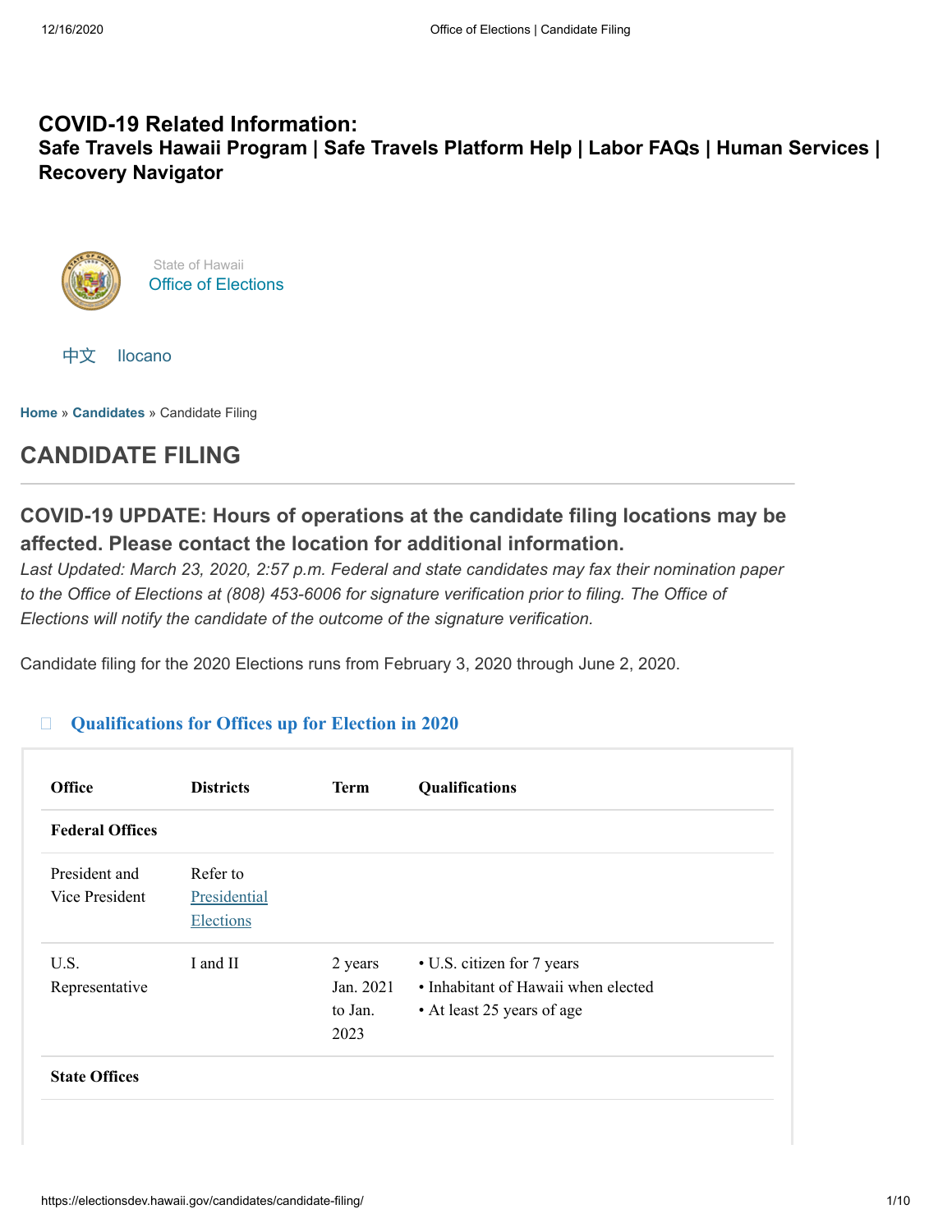| <b>Office</b>                             | <b>Districts</b>                                                                                              | <b>Term</b>                                 | Qualifications                                                                                                                                                                      |
|-------------------------------------------|---------------------------------------------------------------------------------------------------------------|---------------------------------------------|-------------------------------------------------------------------------------------------------------------------------------------------------------------------------------------|
| <b>State Senate</b>                       | 2, 5, 8, 9, 10, 11,<br>13, 14, 15, 19, 20,<br>22, 25                                                          | 2 years*<br>Nov.<br>2020 to<br>Nov.<br>2022 | • Resident of Hawaii for not less than 3 years prior<br>to election<br>• Qualified voter of the appropriate State Senatorial<br>District prior to filing                            |
| <b>State</b><br>Representative            | $1 - 51$                                                                                                      | 2 years<br>Nov.<br>2020 to<br>Nov.<br>2022  | • Resident of Hawaii for not less than 3 years prior<br>to election<br>• Qualified voter of the appropriate State<br>Representative District prior to filing                        |
| Office of<br>Hawaiian Affairs<br>Trustee  | Hawaii Resident<br>Trustee,<br>Molokai Resident<br>Trustee,<br>Kauai Resident<br>Trustee,<br>At-Large Trustee | 4 years<br>Dec. 2020<br>to Dec.<br>2024     | • Resident of respective island for seats requiring<br>residence<br>• Registered voter of Hawaii                                                                                    |
| <b>County of</b><br><b>Hawaii Offices</b> |                                                                                                               |                                             |                                                                                                                                                                                     |
| Mayor                                     | County of Hawaii                                                                                              | 4 years<br>Dec. 2020<br>to Dec.<br>2024     | • Qualified voter of Hawaii County for at least 1<br>year prior to election                                                                                                         |
| Prosecuting<br>Attorney                   | County of Hawaii                                                                                              | 4 years<br>Dec. 2020<br>to Dec.<br>2024     | · Qualified voter of Hawaii County for at least 1<br>year prior to election<br>• Licensed attorney in good standing before the<br>Supreme Court of the State of Hawaii              |
| Councilmember                             | $1 - 9$                                                                                                       | 2 years<br>Dec. 2020<br>to Dec.<br>2022     | • Resident and registered voter of the Council<br>District at least 90 days prior to primary election<br>• Qualified voter of Hawaii County for a least 1 year<br>prior to election |
| <b>County of Maui</b><br><b>Offices</b>   |                                                                                                               |                                             |                                                                                                                                                                                     |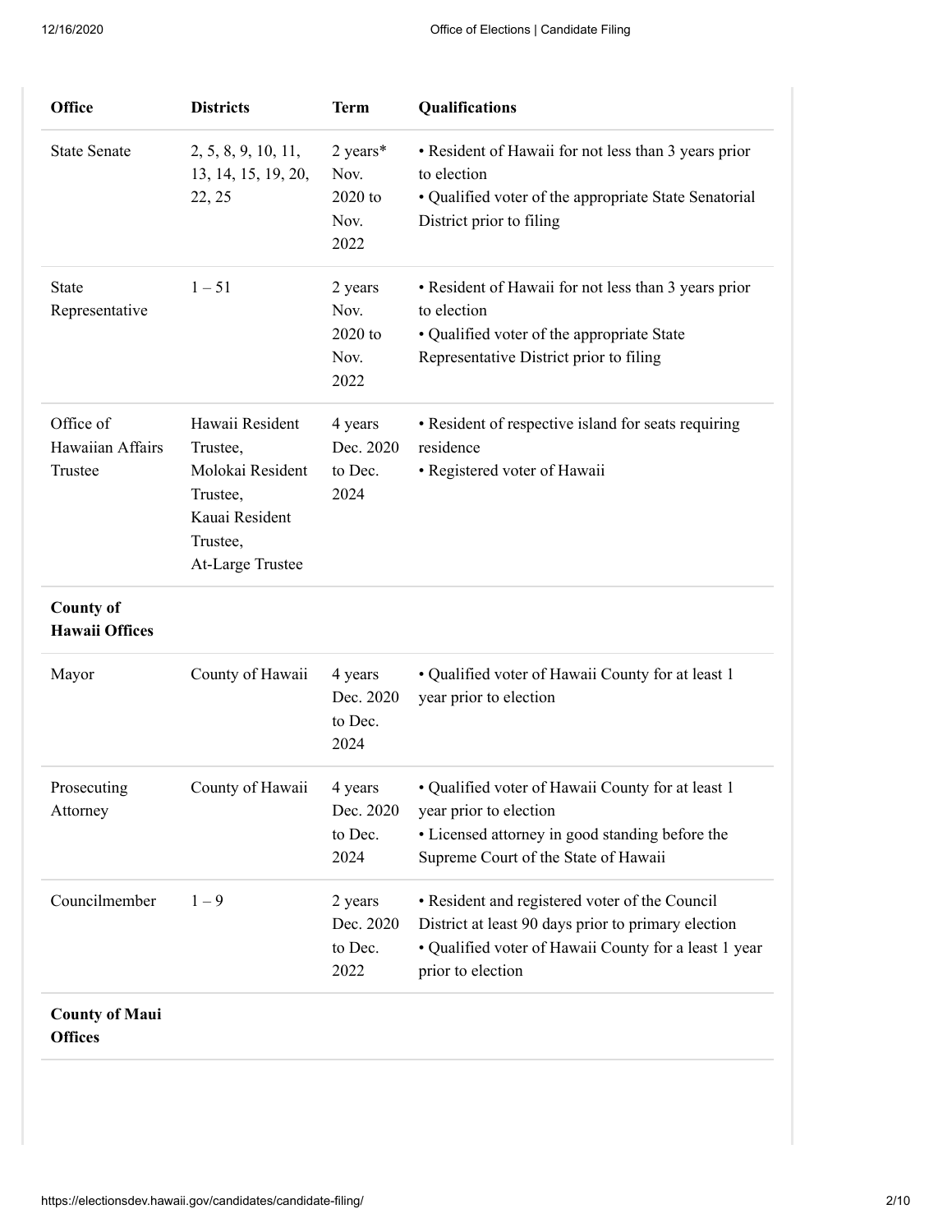| <b>Office</b>                                           | <b>Districts</b>                                                                                                                                 | <b>Term</b>                             | Qualifications                                                                                                                                                                                                                                                                           |
|---------------------------------------------------------|--------------------------------------------------------------------------------------------------------------------------------------------------|-----------------------------------------|------------------------------------------------------------------------------------------------------------------------------------------------------------------------------------------------------------------------------------------------------------------------------------------|
| Councilmember                                           | East Maui,<br>West Maui,<br>Wailuku-Waihee-<br>Waikapu,<br>Kahului,<br>South Maui,<br>Makawao-<br>Haiku-Paia,<br>Upcountry,<br>Lanai,<br>Molokai | 2 years<br>Jan. 2021<br>to Jan.<br>2023 | • Resident in the area of the county from which the<br>person seeks to be elected for a period of 1 year<br>before filing<br>· Qualified voter of Maui County                                                                                                                            |
| <b>County of Kauai</b><br><b>Offices</b>                |                                                                                                                                                  |                                         |                                                                                                                                                                                                                                                                                          |
| Prosecuting<br>Attorney                                 | County of Kauai                                                                                                                                  | 4 years<br>Dec. 2020<br>to Dec.<br>2024 | • Qualified voter of Kauai County for at least 1 year<br>prior to election<br>• Licensed attorney in good standing before the<br>Supreme Court of the State of Hawaii<br>• Practiced law for at least 3 years in the State of<br>Hawaii                                                  |
| Councilmember                                           | County of Kauai,<br>7 seats                                                                                                                      | 2 years<br>Dec. 2020<br>to Dec.<br>2022 | • Qualified voter of Kauai County at least 2 years<br>prior to election                                                                                                                                                                                                                  |
| <b>City and County</b><br>of Honolulu<br><b>Offices</b> |                                                                                                                                                  |                                         |                                                                                                                                                                                                                                                                                          |
| Mayor                                                   | City and County<br>of Honolulu                                                                                                                   | 4 years<br>Jan. 2021<br>to Jan.<br>2025 | • Qualified voter of the City and County of<br>Honolulu<br>• At least 30 years of age                                                                                                                                                                                                    |
| Prosecuting<br>Attorney                                 | City and County<br>of Honolulu                                                                                                                   | 4 years<br>Jan. 2021<br>to Jan.<br>2025 | • Qualified voter of the City and County of<br>Honolulu<br>• Licensed attorney in good standing before the<br>Supreme Court of the State of Hawaii<br>• Practiced law for 5 years<br>• Actively involved in criminal cases for 3 years<br>within 10 years immediately preceding election |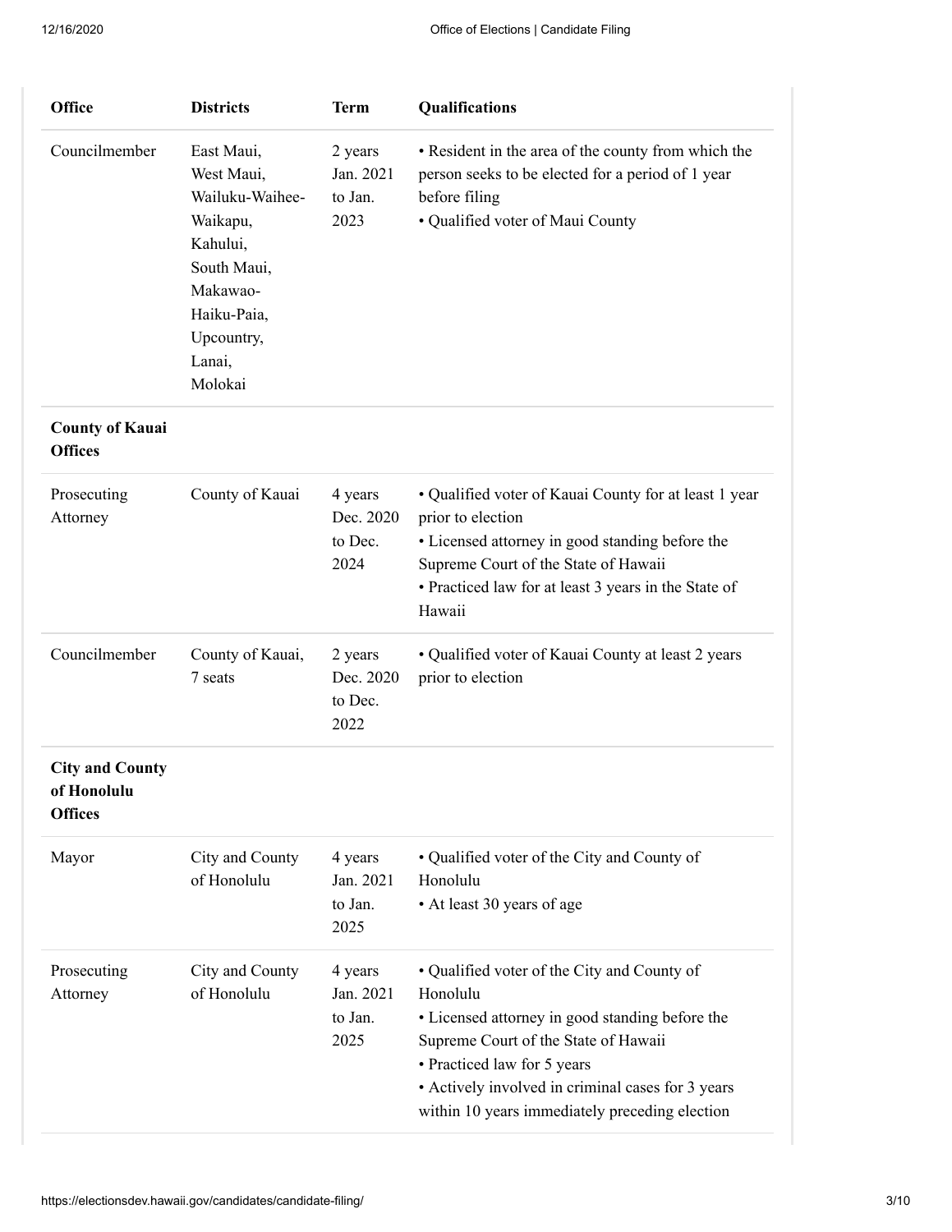| <b>Office</b> | <b>Districts</b>   | <b>Term</b>                             | <b>Qualifications</b>                                                  |
|---------------|--------------------|-----------------------------------------|------------------------------------------------------------------------|
| Councilmember | I, III, V, VII, IX | 4 years<br>Jan. 2021<br>to Jan.<br>2025 | • Resident and registered voter of the appropriate<br>Council District |

\*Due to reapportionment in 2021, all State Senators will be up for election in 2022 pursuant to the Hawaii State Constitution, Article IV, Section 7

#### $\Box$ **[Application & Nomination Paper](#page-3-0)**

<span id="page-3-0"></span>Candidates must complete and file a nomination paper to appear on the ballot. To obtain a nomination paper, candidates must first complete an *Application for a Nomination Paper* [\(http://electionsdev.hawaii.gov/wp-content/uploads/Application-for-a-Nomination-](http://electionsdev.hawaii.gov/wp-content/uploads/Application-for-a-Nomination-Paper-fillable.pdf)Paper-fillable.pdf)

Completed applications can be submitted starting February 3, 2020, at the following locations to receive a nomination paper:

- Office of Elections: federal and state elective offices
- Clerk's Office in the Counties of Hawaii, Maui, Kauai: respective federal, state, and county elective offices
- City and County of Honolulu Clerk's Office: City and County of Honolulu elective offices only

### **[Locations](#page-3-1)**

<span id="page-3-1"></span>**COVID-19 UPDATE: Hours of operations at the candidate filing locations may be affected. Please contact the location for additional information.**

Completed applications can be submitted starting February 3, 2020, at the following locations to receive a nomination paper: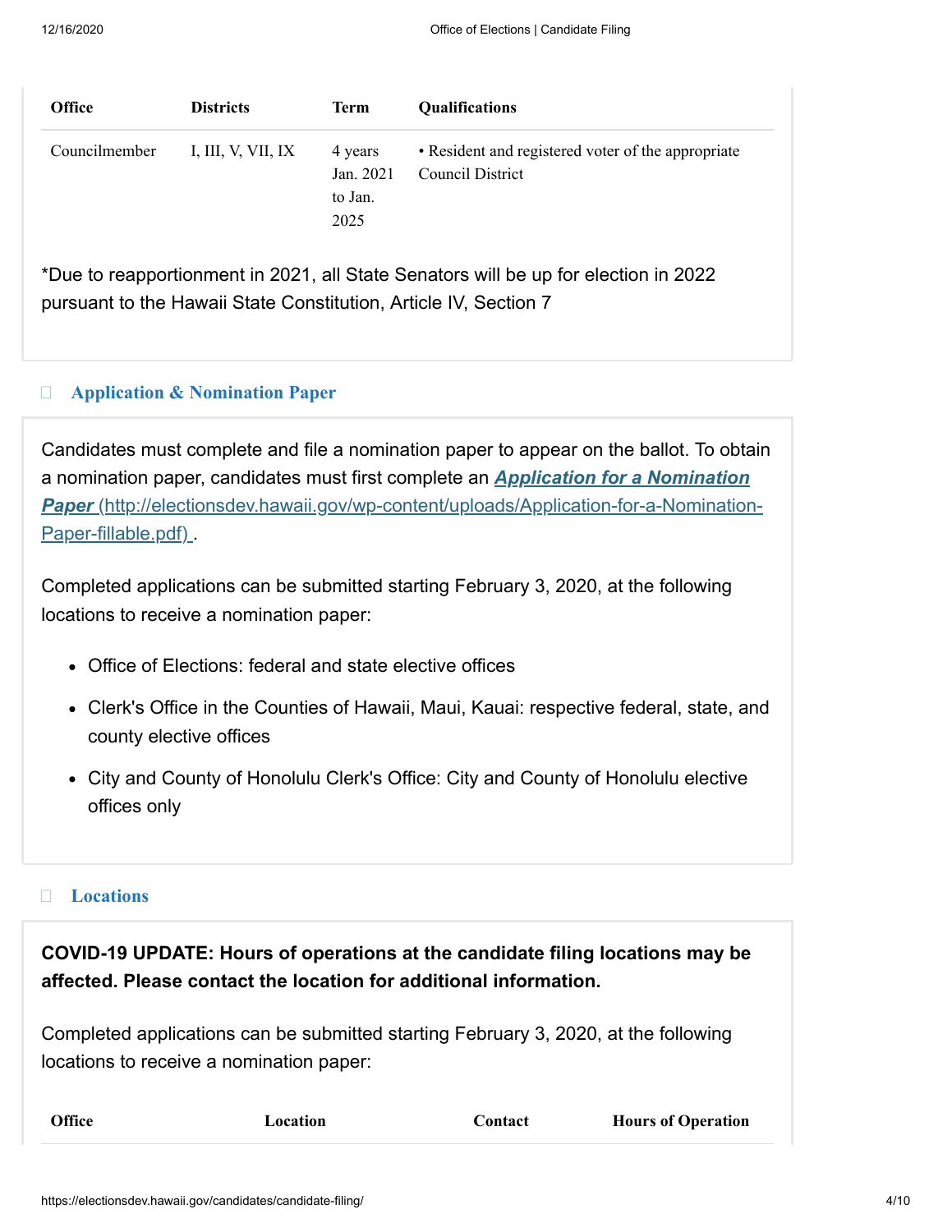| Office                                  | Location                                                                                                                            | Contact                   | <b>Hours of Operation</b>                                                    |
|-----------------------------------------|-------------------------------------------------------------------------------------------------------------------------------------|---------------------------|------------------------------------------------------------------------------|
| Federal and State                       | Office of Elections<br>802 Lehua Avenue<br>Pearl City, HI 96782                                                                     | Phone: (808) 453-<br>8683 | Monday through<br>Friday<br>7:45 AM - 4:30 PM                                |
| Federal and State                       | Office of Elections, Satellite<br>Office<br><b>State Office Tower</b><br>235 S. Beretania Street,<br>Room 203<br>Honolulu, HI 96813 | Phone: (808) 453-<br>8683 | <b>CLOSED</b>                                                                |
| Federal, State, and County of<br>Hawaii | Office of the County Clerk<br>25 Aupuni Street, Room<br>1502<br>Hilo, HI 96720                                                      | Phone: (808) 961-<br>8277 | May 26 - May 29<br>8:00 AM - 4:30 PM<br>June 1 - June 2<br>7:45 AM - 4:30 PM |
|                                         |                                                                                                                                     |                           | By Appointment Only                                                          |
| Federal, State, and County of<br>Hawaii | Kona Elections Division<br>West Hawaii Civic Center<br>74-5044 Ane Keohokalole<br>Highway<br>Building B, 2nd Floor                  | Phone: (808) 323-<br>4400 | May 26 - May 29<br>8:00 AM - 4:30 PM<br>June 1 - June 2<br>7:45 AM - 4:30 PM |
|                                         | Kailua-Kona, HI 96740                                                                                                               |                           | By Appointment Only                                                          |
| Federal, State, and County of<br>Maui   | Office of the County Clerk<br>200 S. High Street, Room<br>708<br>Wailuku, HI 96793                                                  | Phone: (808) 270-<br>7749 | Monday through<br>Friday<br>8:00 AM - 4:30 PM<br>Appointment<br>Recommended  |
| Federal, State, and County of<br>Kauai  | Office of the County Clerk<br>4386 Rice Street, Room 101<br>Lihue, HI 96766                                                         | Phone: (808) 241-<br>4800 | Monday through<br>Friday<br>7:45 AM - 4:30 PM                                |
| City and County of Honolulu             | Office of the City Clerk<br>530 S. King Street, Room<br>100<br>Honolulu, HI 96813                                                   | Phone: (808) 768-<br>3800 | Monday through<br>Friday<br>7:45 AM - 4:30 PM<br>By Appointment Only         |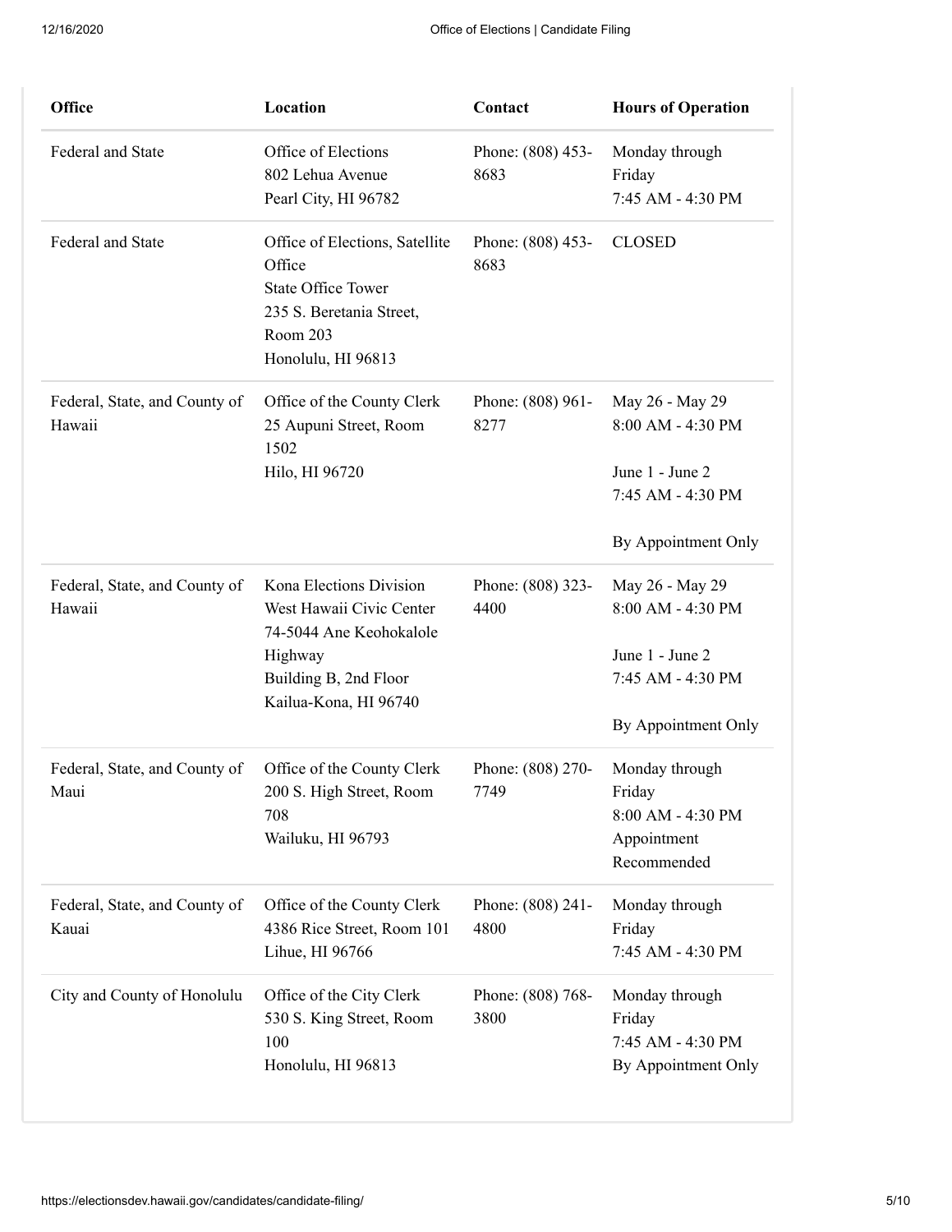#### $\Box$ **[Ballot Name](#page-5-0)**

<span id="page-5-0"></span>Candidates must designate the name they want to appear on the ballot at the time of filing. The ballot name:

- May include Hawaiian and/or English equivalents or nicknames
- Contain a maximum of 27 typed spaces; including letters, spaces, and punctuation marks
- Be in the format prescribed by the Office of Elections and otherwise meet the statutory and administrative rules requirements associated with ballot names.

#### $\Box$ **[Signature Requirements](#page-5-1)**

<span id="page-5-1"></span>A nomination paper must be signed by a minimum number of properly registered voters qualified to vote for the candidate.

| <b>Office Sought</b>             | <b>Minimum Valid Signatures Required</b> |
|----------------------------------|------------------------------------------|
| U.S. Representative              | 25                                       |
| <b>State Senator</b>             | 15                                       |
| State Representative             | 15                                       |
| Office of Hawaiian Affairs (OHA) | 25                                       |
| Mayor                            | 15                                       |
| Prosecuting Attorney             | 15                                       |
| Councilmember                    | 15                                       |

For a signature to be valid, the individual signing the nomination paper:

- Must live and be properly registered to vote in the district from which the candidate seeks office
- May sign as many nomination papers as there are seats to be filled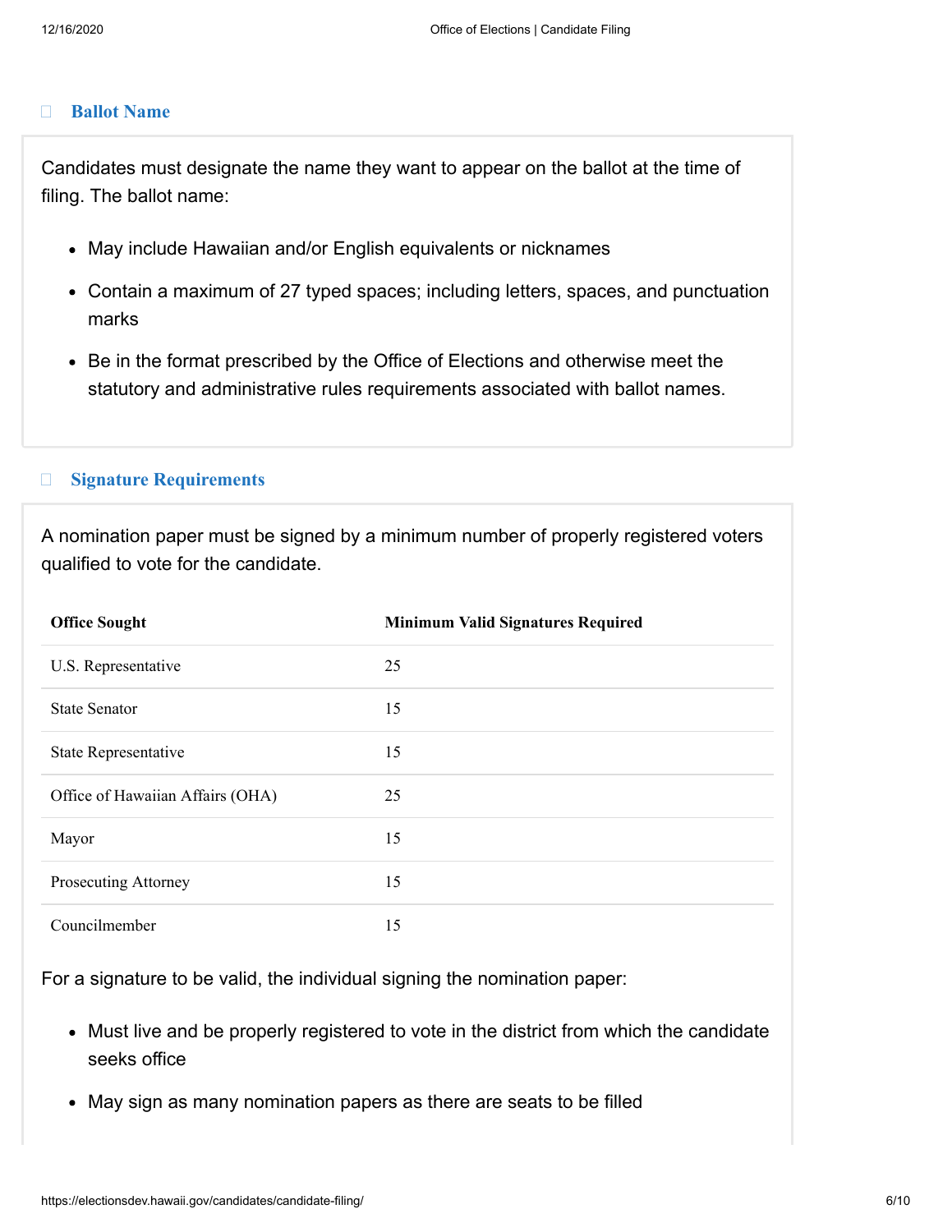Must include name, signature, residence address, and month and day of birth

#### $\Box$ **[Filing a Nomination Paper](#page-6-0)**

<span id="page-6-0"></span>The deadline to file a nomination paper is

### **June 2, 2020, 4:30 pm.**

When filing a nomination paper, all candidates must certify that they:

- Will qualify under the law for the office sought
- Has determined all of the information on the nomination paper is true and correct, except for the information provided by the signatories
- Are in compliance with HRS § 831-2, which provides that a person sentenced for a felony, from the time of the person's sentence until the person's final discharge, may not become a candidate for or hold public office.

Partisan candidates are required to certify that they are a member of the political party listed on the nomination paper.

County candidates are required to certify that they have complied with the relevant provisions of the applicable county charter and county ordinances pertaining to elected officials.

All candidates are required to provide a notarized written oath or affirmation. The oath or affirmation statement is on the nomination paper.

#### $\Box$ **[Filing Fee](#page-6-1)**

<span id="page-6-1"></span>Candidates must submit payment at the time of filing. The filing fee is based on the office the candidate is seeking.

Discounted filing fees are available for candidates seeking state or county office. Candidates interested in a discounted filing fee must agree to abide by the state's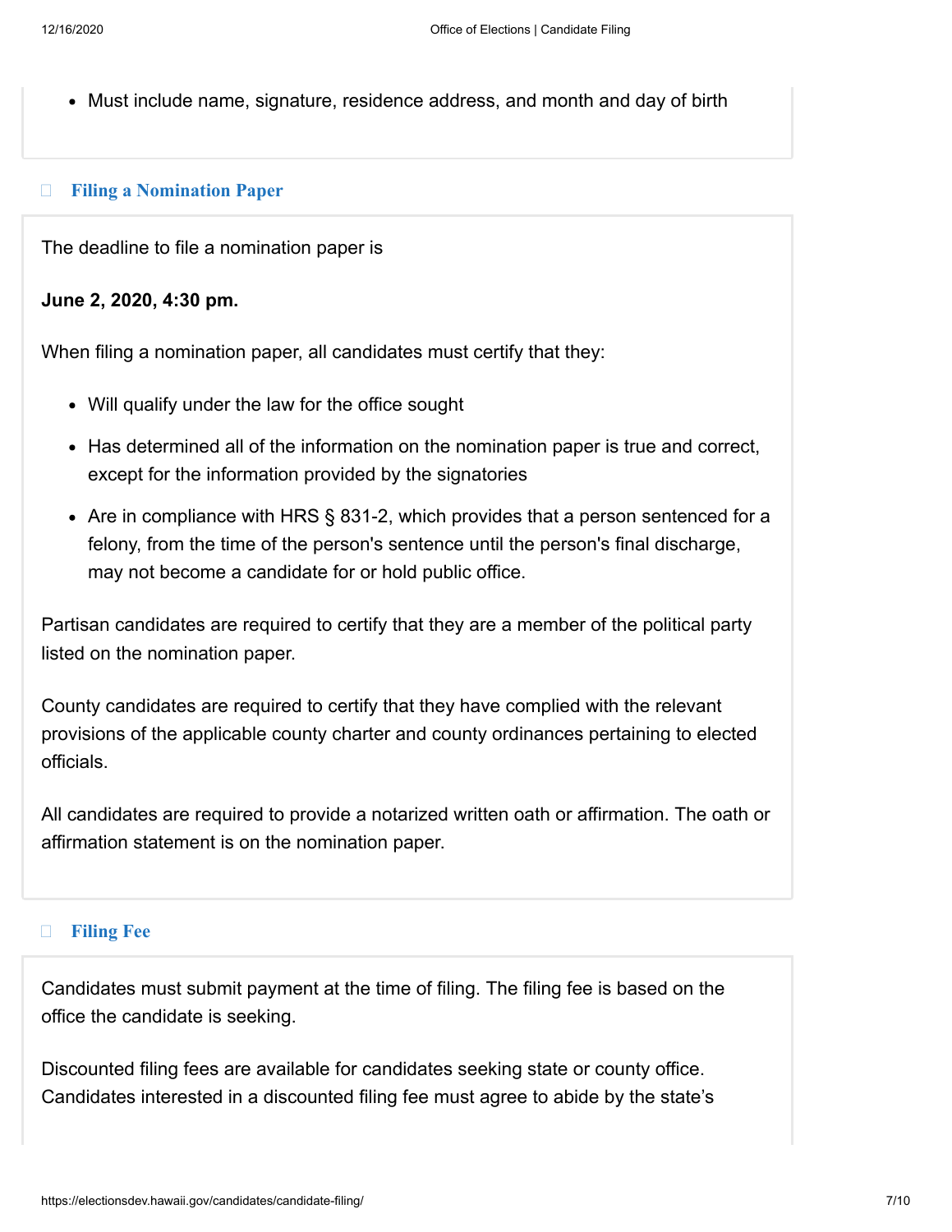voluntary campaign expenditure limits by submitting an affidavit to Campaign Spending Commission prior to filing their nomination papers.

| <b>Office Sought</b>               | <b>Filing Fee</b> | <b>Discounted Fee</b> |
|------------------------------------|-------------------|-----------------------|
| U.S. Representative                | \$75              | N/A                   |
| <b>State Senator</b>               | \$250             | \$25                  |
| State Representative               | \$250             | \$25                  |
| Office of Hawaiian Affairs Trustee | \$250             | \$25                  |
| Mayor                              | \$500             | \$50                  |
| Prosecuting Attorney               | \$250             | \$25                  |
| Councilmember                      | \$250             | \$25                  |

### Accepted forms of payment:

- Cash
- Money order
- Cashier's check
- Certified check

#### $\Box$ **[Resignation Requirements](#page-7-0)**

<span id="page-7-0"></span>If a candidate is a state or county officeholder seeking a federal office, there is no resignation requirement.

Additionally, a state or county officeholder whose successor would regularly be elected at the same election in which they are a candidate for another state or county office is not required to resign.

However, a state or county officeholder, whose successor would not regularly be elected at the same election in which they are a candidate for another state or county office is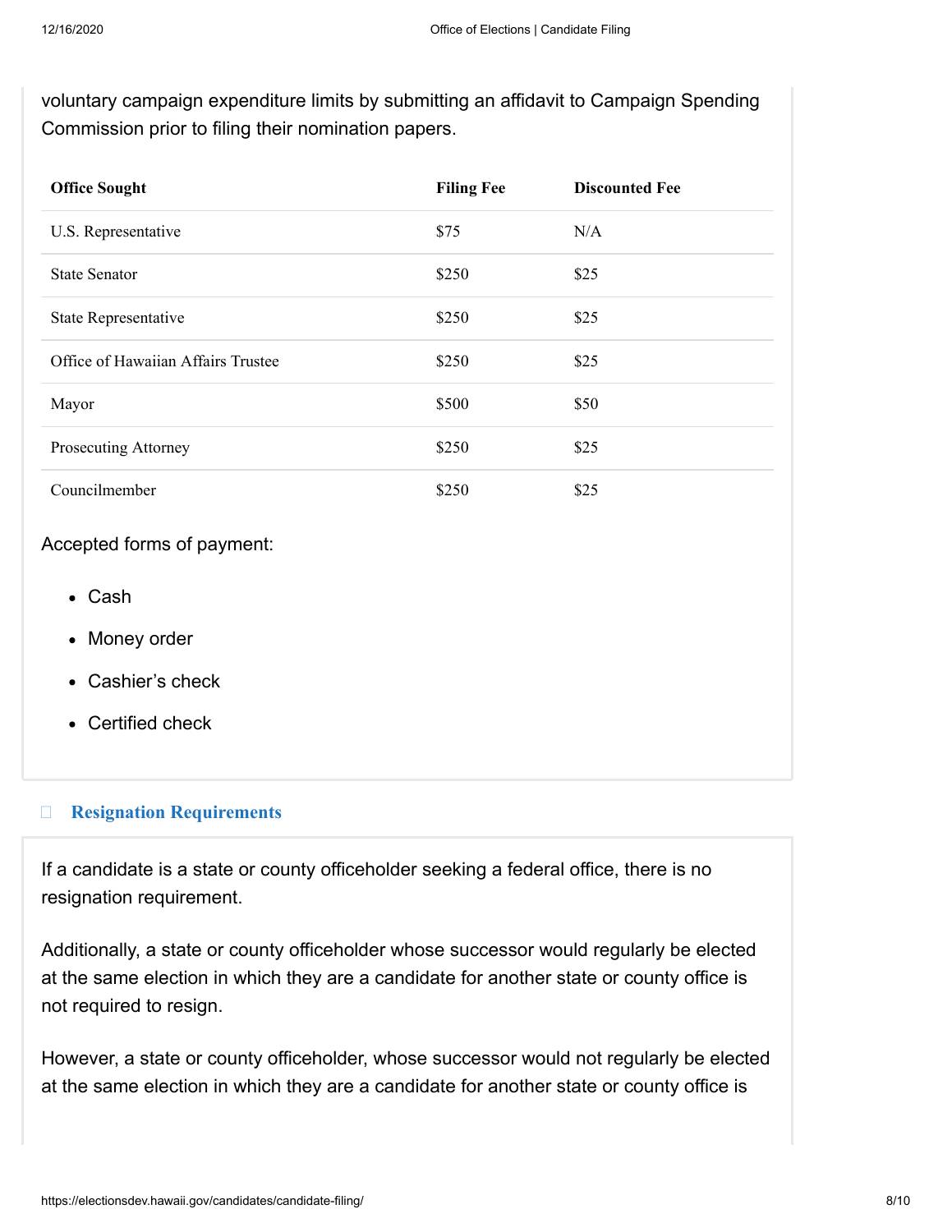required to resign. This resignation needs to occur prior to the state or county officeholder filing a nomination paper for the new state or county office.

#### $\Box$ **[Objection to a Nomination Paper](#page-8-0)**

<span id="page-8-0"></span>Objections can be made by a registered voter, an officer of a qualified political party, the chief election officer, or the county clerk in the case of a county election.

All objections must be filed in writing no later than

### **June 9, 2020, 4:30 pm.**

Objections by a registered voter are filed with the chief election officer or the county clerk in the case of a county election. Objections by an officer of a qualified political party are filed with the Clerk of the Circuit Court.

Candidates will be notified of any challenge by registered or certified mail. The chief election officer or county clerk may hold meetings to gather facts for a preliminary decision on the merits of the objection. A decision must be made within five working days after the objection was filed.

If the decision is that the objection warrants disqualification of the candidate, the chief election officer or county clerk will file a complaint with the Clerk of the Circuit Court within seven working days after the objection was filed.

The Clerk of the Circuit Court will issue a summons to the candidate to appear before the court not later than 4:30 p.m. on the fifth day after service of the summons.

The Circuit Court will hear the matter in a summary manner and issue its judgment to the chief election officer or county clerk, not later than 4:30 p.m. on the fourth day after the return on the summons to appear before it.

If the judgment is to disqualify the candidate, the chief election officer or county clerk will follow the procedures set forth in HRS §§ 11-117 and 11-118 regarding the disqualification of candidates.